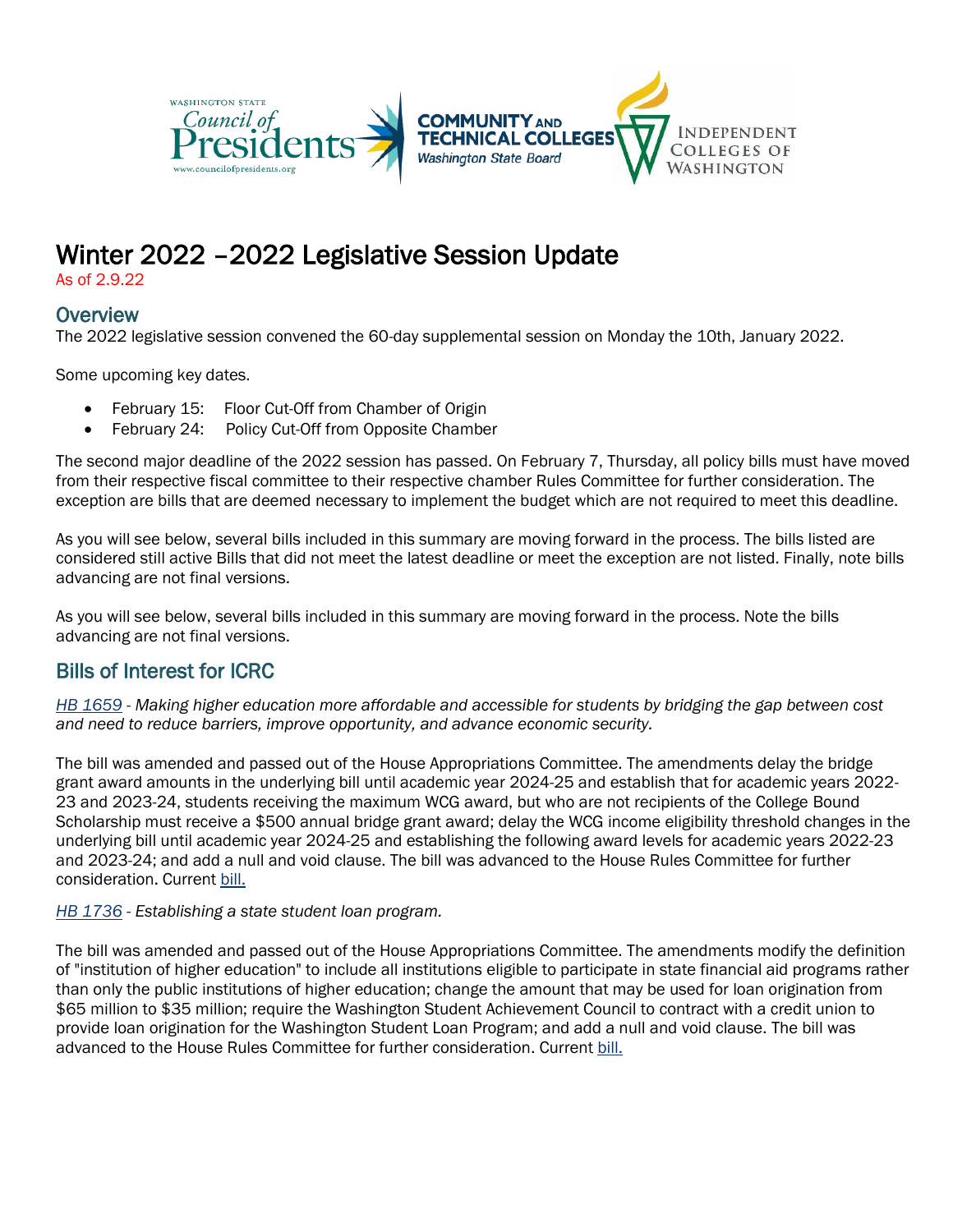#### *[HB 1751](https://app.leg.wa.gov/billsummary?BillNumber=1751&Year=2021&Initiative=false) - Concerning hazing prevention and reduction at institutions of higher education.*

The bill was amended and passed out of the House Appropriations Committee. The amendments require each public institution of higher education to establish a hazing prevention committee to promote and address hazing prevention and establishes the composition of the committee; prohibit a student who is a member of a student organization, athletic team, or living group that was affiliated with a hazing violation within the last twelve months to participate in or be a member of the hazing prevention committee; and add a null and void clause. The bill was advanced to the House Rules Committee for further consideration. Current [bill.](https://lawfilesext.leg.wa.gov/biennium/2021-22/Pdf/Bills/House%20Bills/1751-S2.pdf?q=20220208115020)

#### *[HB 1760](https://lawfilesext.leg.wa.gov/biennium/2021-22/Pdf/Bills/House%20Bills/1760.pdf?q=20220114121046) - Expanding access to dual credit programs through changes to the current fiscal model, makes permanent the Running Start summer school program*

The bill was amended and passed out of the House Appropriations Committee. The amendments change the Running Start (RS) Program by: (1) Permitting RS students to be funded up to a combined maximum enrollment of 1.6 full-time equivalents (FTEs), rather than 1.2 FTEs, as is currently permitted in the operating budget; (2) Making the RS Program a year-round program by requiring adoption of rules to fund RS students' summer course enrollments; (3) Modifying eligibility for certain high school graduates to continue participating in the RS program by allowing high school graduates who have 15, rather than 5, or fewer college credits to earn before meeting associate degree requirements to earn up to 15, rather than 5, college credits during the summer academic term following their high school graduation;(4) Declaring that RS Programs as a service delivery model, associated funding levels beyond 1.0 FTE per student, and funding for high school graduates enrolled in RS courses, are not part of the state's statutory program of basic education; and (5) Requiring that an annual report to the Legislature on the combined FTE experience of students participating in running start programs include enrollments by high school and participating institution of higher education; remove provisions creating a dual enrollment subsidy program, reducing per college credit fees for eligible college in the high school students, and revising eligibility for the RS Program tuition fee waiver; require that dual credit information provided to students and their parents or legal guardians include information about financial assistance available to reduce dual credit course costs, rather than information about the dual enrollment subsidy program; and add a null and void clause. The bill was advanced to the House Rules Committee for further consideration. Current [bill.](https://lawfilesext.leg.wa.gov/biennium/2021-22/Pdf/Bills/House%20Bills/1760-S2.pdf?q=20220208120743)

#### *[HB 1835](https://app.leg.wa.gov/billsummary?BillNumber=1835&Initiative=false&Year=2021) - Creating outreach and completion initiatives to increase postsecondary enrollment*

The bill was amended and passed out of the House Appropriations Committee. The amendments modify the FAFSA and Washington Application for State Financial Aid (WASFA) Outreach and Completion Initiative to a pilot program administered by the State Board for Community and Technical Colleges; require SBCTC to select community or technical colleges to participate in the FAFSA and WASFA Outreach and Completion Pilot Program that are located within educational service districts that are in the bottom two for FAFSA completion rates when combining their respective school districts' FAFSA completion rates over the past three completed academic years prior to the effective date of the bill; specify that the colleges selected to participate in the FAFSA and WASFA Outreach and Completion Pilot Program must employ outreach specialists to work directly with high school located in the corresponding educational service district; make the FAFSA and WASFA Outreach and Completion Pilot Program reporting requirement to the Legislature an annual report; limit the State Library Grant Pilot Program to only those public libraries located within educational service districts that are in the bottom two for FAFSA completion rates when combining their respective school districts' FAFSA completion rates over the past three completed academic years prior to the effective date of the bill; remove the expiration date on the State Library Grant Pilot Program and make the report an annual report; remove the Temporary Assistance for Needy Families and the Refugee Cash Assistance programs from the list of public assistance programs that the Washington Student Achievement Council (WSAC) may use to confirm income eligibility for the Washington College Grant (WCG) and adds the Essential Needs and Housing Support and Pregnant Women Assistance programs to the list; require WSAC to collaborate with DSHS to facilitate individual-level outreach to individuals receiving benefits through public assistance programs to inform those individuals of their eligibility for the WCG; permit WSAC to use the information received from DSHS to conduct outreach promoting the WCG; Establishes the Washington Career and College Pathways Innovation Challenge Program to allow WSAC to award competitive grants to local and regional partnerships to increase educational attainment; add that the Washington Career and College Pathways Innovation Challenge Program account may retain its portion of interest in the Treasurer's Trust Fund; permit WSAC to solicit and receive gifts, grants, and endowments from public or